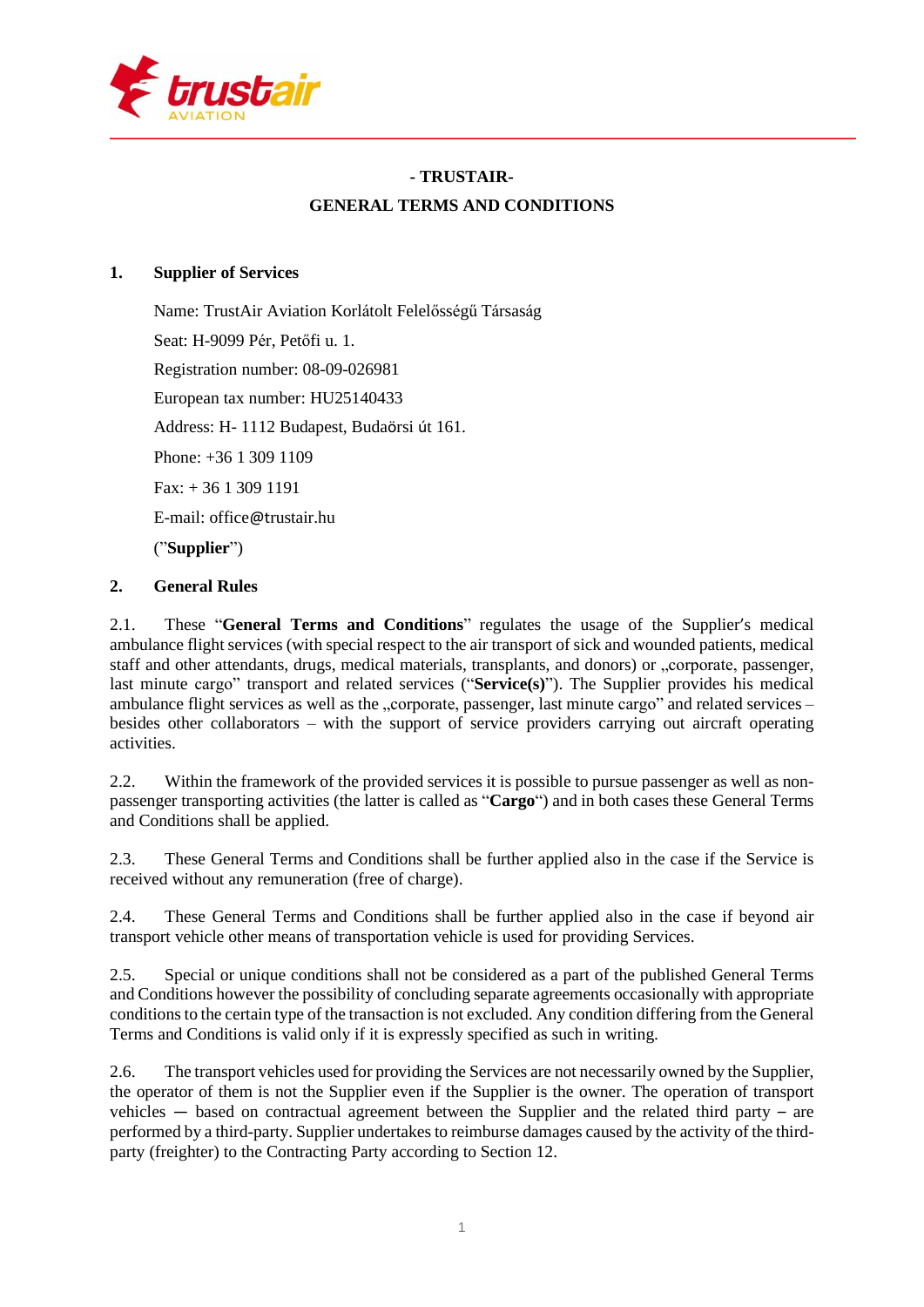

2.7. With placing an order (see Section 4.2. below) the Contracting Parties expressly accepts these General Terms and Conditions. The same applies to those stipulations of the General Terms and Conditions of which the Supplier in its offer expressly notifies the Contracting Party about, which may differ from the legislation or the usual contractual practice or the terms applied between the parties earlier.

## **3. Contracting party**

3.1. The Services provided by the Supplier is received by the Contracting Party or the person specified by the Contracting Party ("**Passenger**").

3.2. If the order for Services is placed directly by the Passenger and/or the person having control over the Cargo, then the Passenger and/or the person having control over the Cargo shall be deemed as Contracting Party.

3.3. If the order for Services is placed to the Supplier by a third-party on behalf of the Passenger or the person having control over the Cargo ("**Intermediary**"), the conditions of the cooperation between the Supplier and the Intermediary shall be specified in a separate contract (made by the Intermediary directly or on behalf of the represented person). In this case the Supplier shall not examine whether the Intermediary is duly entitled to represent the Passenger and/or the person having control over the Cargo. (The Passenger and/or the person having control over the Cargo and/or the Intermediary shall be considered as "**Contracting Party**" in the course of applying this General Terms and Conditions.)

## **4. The conclusion of Contract, method and alteration, reservation**

4.1. In return of a verbal or written call for offer by the Contracting Party – including the indication of the departure and arrival stations; the Passengers; the exact description and number of Cargo; the number, content and size of the Passenger's baggage and any other possible further questions – the Supplier sends an offer which includes the exact path to the General Terms and Conditions. If in 72 (seventy-two) hours after sending an offer the Supplier does not receive a specific order the validity of the previously sent offer expires.

4.2. The order shall be placed by the Contracting Party written or in e-mail and the "Contract" concludes with the e-mail confirmation by the Supplier. Even though the Supplier does not carry on aircraft operation activity, in certain respect the ruling of the Convention for the Unification of Certain Rules Relating to International Carriage by Air signed on 12 October 1929 in Warsaw and amended at the Hague on 28 September 1955, further amended at Montreal on 25 September 1975 with the 4th Montreal Protocol (together "**Warsaw Convention**") and the Convention for the Unification of Certain Rules for International Carriage by Air signed on 28 May 1999 in Montreal ("**Montreal Convention**") have to also be applied. The Contract concluded according to the above and the document which might be electronically sent by the Supplier shall be considered as plane ticket as ruled by the Article 3 of the Warsaw Convention and shall be also considered as freight document as ruled by the Article 3 Section 1 of the Montreal Convention. The verbal confirmation of the Supplier or the verbal modification of the former Contract shall not be deemed as a contract, thus the conclusion and modification of the Contract shall be made in a form as it is specified above.

4.3. The Contract on receiving Services only covers a previously determined transport route. Any changes in the terms of the Contract made by the Contracting Party shall be announced in advance. In case of medical ambulance flight it has to be announced 4 (four) hours before the commencement of Service providing at the latest, in any other cases it has to be announced 8 (eight) hours before the commencement of Service providing at the latest (in both cases based on the UTC time of departing station), provided however that any additional costs may occurred arising from this has to be borne by the Contracting Party. In case of the request for modification announced within the above-mentioned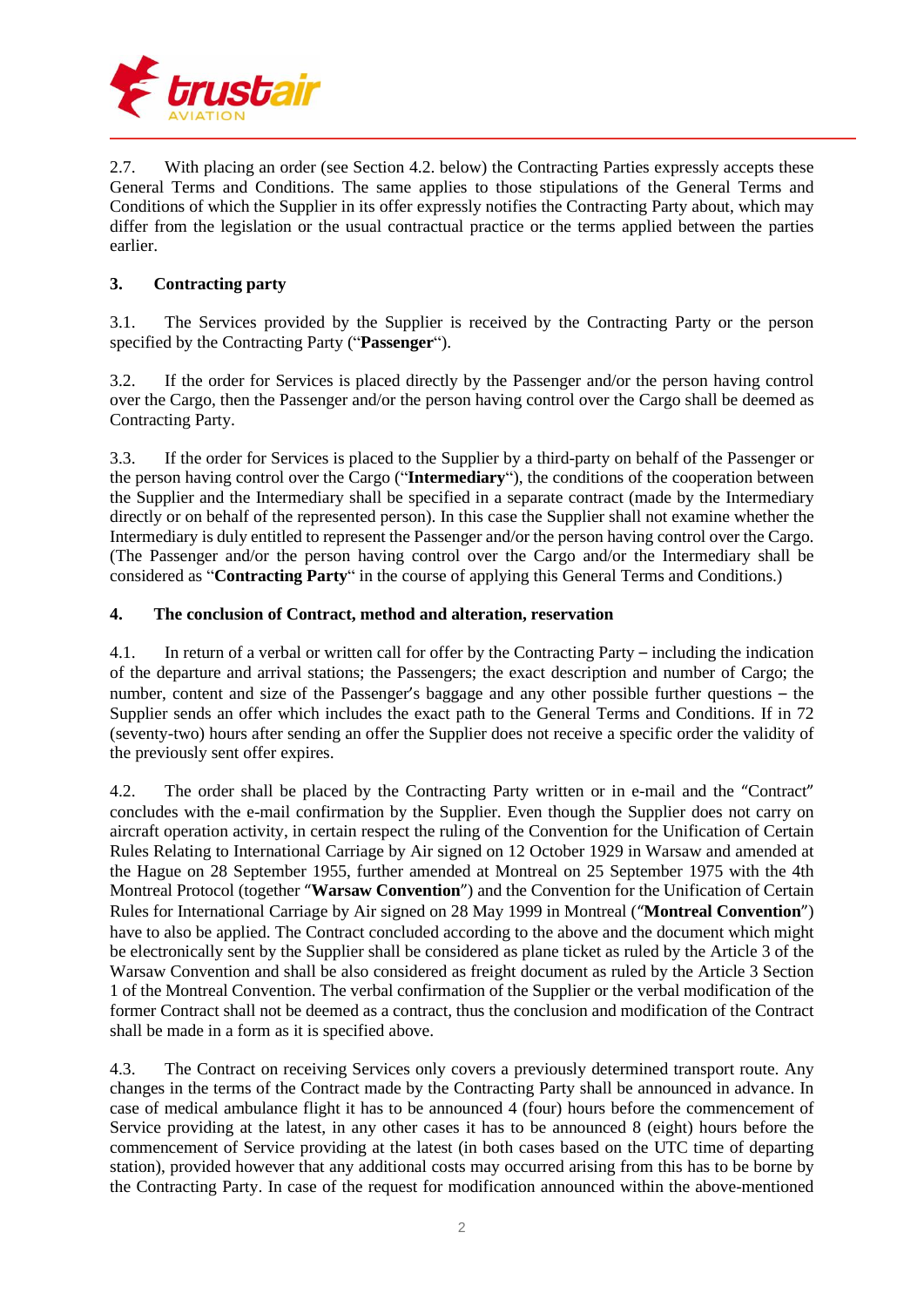

time limits, the Supplier shall make its utmost for granting the request, however if in spite of the efforts the modification cannot be placed and preformed, the Supplier shall not be liable for this in any respect. If the request for modification announced in the set time limit, the Supplier recalculates the pricing of the modified Services and notifies the Contracting Party on this. If the previous consideration originally agreed in the Contract is decreased more than 15% due to the request for modification, the Supplier shall be entitled to receive the total originally agreed consideration for the Service provided however that he will be entitled to receive the difference between the previously agreed and the modified consideration as a penalty for breach of contract. If the request for modification is announced after the expiry of the time limit the Supplier is not obliged to perform it. However should the Supplier still perform the modification the conditions specified in this section shall apply.

4.4. If the Contracting Party does not use the Services, even though the Contract was made, (including the cases when his modification request announced whether within or outside the time limit cannot be granted for any reason, and the Contracting Party does not want the Services to be made pursuant to the original Contract), or interrupts receiving the Services any time before the set time the Supplier is entitled to the amounts specified hereunder in Section 5 as penalty for breach of contract (in case of interruption of receiving the Services, the Supplier shall be entitled to the proportionate fee considering the Services provided until the interruption. If the fee is lower than the amount specified in Section 5 hereunder, the difference till the amount specified in Section 5 the Supplier is entitled to the difference as penalty for breach of contract). Supplier is further entitled to resale the service capacity released before the date of expiry.

4.5. The Supplier is entitled to assign its rights and obligations under the Contract to a third party without the consent of the Contracting Party at all times, with the simultaneous noticing obligation of the Contracting Party thereof. The Contracting Party is entitled to make a written cancellation of the Services (withdraw the Contract) without penalty within 3 (three) days after receiving the said notice, or if there is less time remaining until the commencement of providing Services than until the commencement of providing the Services. In this case the Supplier shall be free from all responsibility. In lack of cancellation the Supplier shall not be liable towards the Contracting Party for the performance of the Contract the third party affected by the assignment shall bear all responsibility in this respect. The Contracting Party is entitled to assign the rights and obligations under the Contract to a third party in any form exclusively upon the previous written consent of the Supplier.

## **5. Terms of cancellation**

5.1. Following entering into the Contract the Contracting Party is entitled to cancel the Services (withdraw the Contract) and/or the interrupt the already commenced Services exclusively in writing and upon having paid the penalties for breach of contract hereunder:

• 20% of the full Service price originally stipulated in the Contract, if the cancellation occurs 72 (seventy-two) hours before the supply of Services begins at the latest (according to UTC time of the departing station),

• 30% of the full Service price originally stipulated in the Contract, if the cancellation occurs less than 72 (seventy-two) but at least 48 (forty-eight) hours before the supply of Services begins (according to UTC time of the departing station),

• 40% of the full Service price originally stipulated in the Contract, if the cancellation occurs less than 48 (forty-two) but at least 24 (twenty-four) hours before the supply of Services begins (according to UTC time of the departing station),

• 50% of the full Service price originally stipulated in the Contract, if the cancellation occurs less than 24 (twenty-four) but at least 12 (twelve) hours before the supply of Services begins (according to UTC time of the departing station),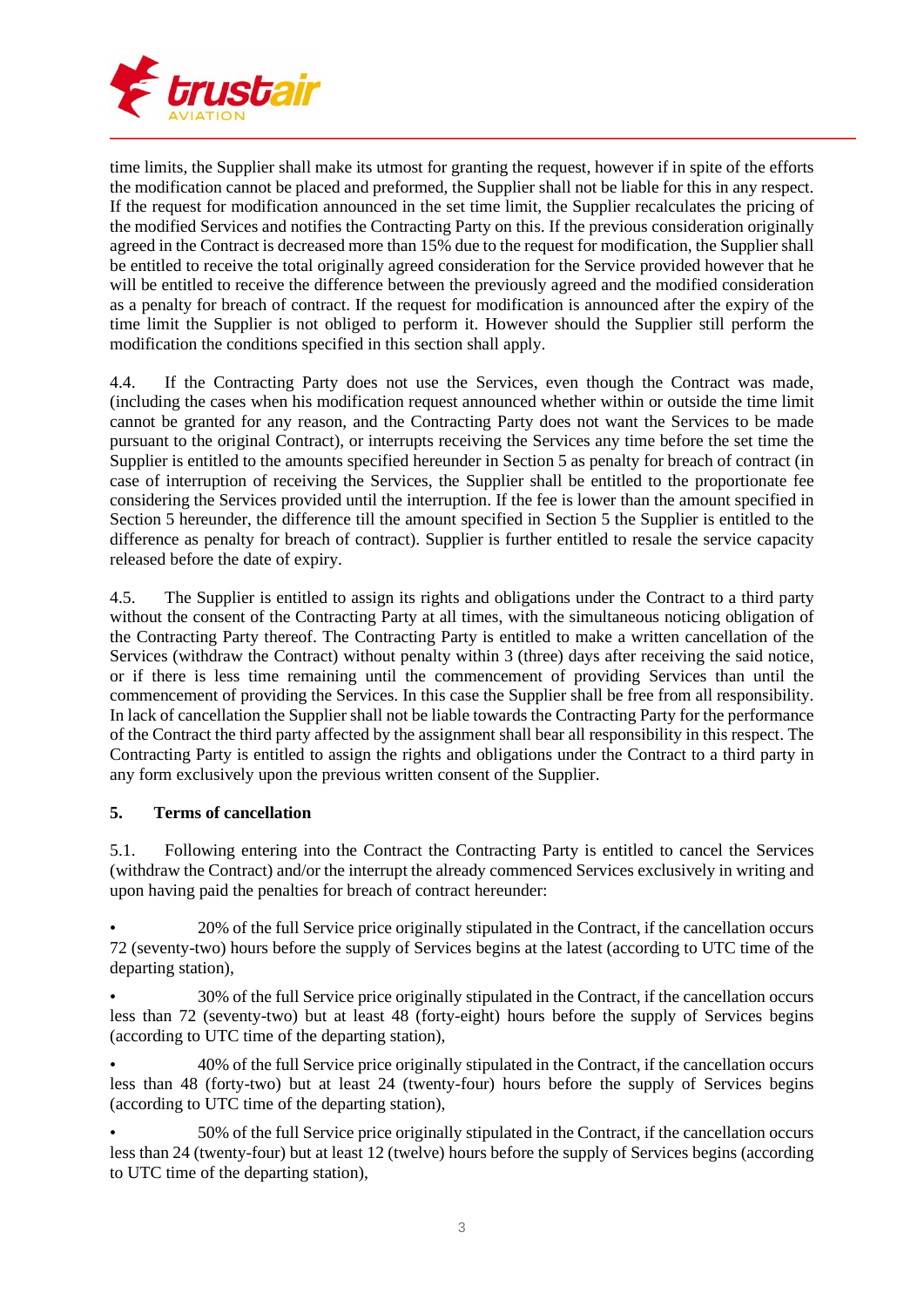

• 80% of the full Service price originally stipulated in the Contract, if the cancellation occurs less than 12 (twelve) hours before the supply of Services begins or at the commencement of the supply of Services at the latest (according to UTC time of the departing station),

• 100% of the full Service price originally stipulated in the Contract, if the cancellation occurs any time following the commencement of supply of Services (the commencement of supply of Services means the engine start) (according to UTC time of the departing station).

5.2. In case of cancellation/interruption of the Services regarding transfer of transplants and donors – differing from Section 5.1 above – the Contracting Party shall pay penalties for breach of contract hereunder:

• 10% of the full Service price originally stipulated in the Contract, if the cancellation occurs 6 (six) hours before the supply of Services begins at the latest (according to UTC time of the departing station),

• 20% of the full Service price originally stipulated in the Contract, if the cancellation occurs less than 6 (six) but at least 4 (four) hours before the supply of Services begins (according to UTC time of the departing station),

• 50% of the full Service price originally stipulated in the Contract, if the cancellation occurs less than 4 (four) but at least 2 (two) hours before the supply of Services begins (according to UTC time of the departing station),

• 20% of the full Service price originally stipulated in the Contract, if the cancellation occurs less than 6 (six), but at least 4 (four) hours before the supply of Services begins (according to UTC time of the departing station),

• 80% of the full Service price originally stipulated in the Contract, if the cancellation occurs less than 2 (two) hours before the supply of Services begins or at the commencement of the supply of Services at the latest (according to UTC time of the departing station),

• 100% of the full Service price originally stipulated in the Contract, if the cancellation occurs any time following the commencement of supply of Services (the commencement of supply of Services means the engine start) (according to UTC time of the departing station).

## 6. **Fees**

6.1. The prices of Services are announced in the offer sent by the Supplier with the consideration of any and all costs may occur (especially, but not limited to the landing fees, duties, parking fees, navigation fees, managing costs, customs, airport surcharges, accommodation costs, catering services costs of the Passengers and also for the staff, etc.). The fee includes — unless otherwise ruled – all costs (including the transportation of Passenger's baggage), excludes however the following items, which shall be billed separately above the Service fee:

• fee of possible use of ground ambulance service and all related costs (including the airplane landing strip permission fee),

- fee of possible use of rescue helicopter and all related costs,
- the costs of airport ambulance services,
- the costs of the possible modification of flight altitude according to the health conditions of the Passenger,
- the costs of night flights,
- the airport noise-load fees,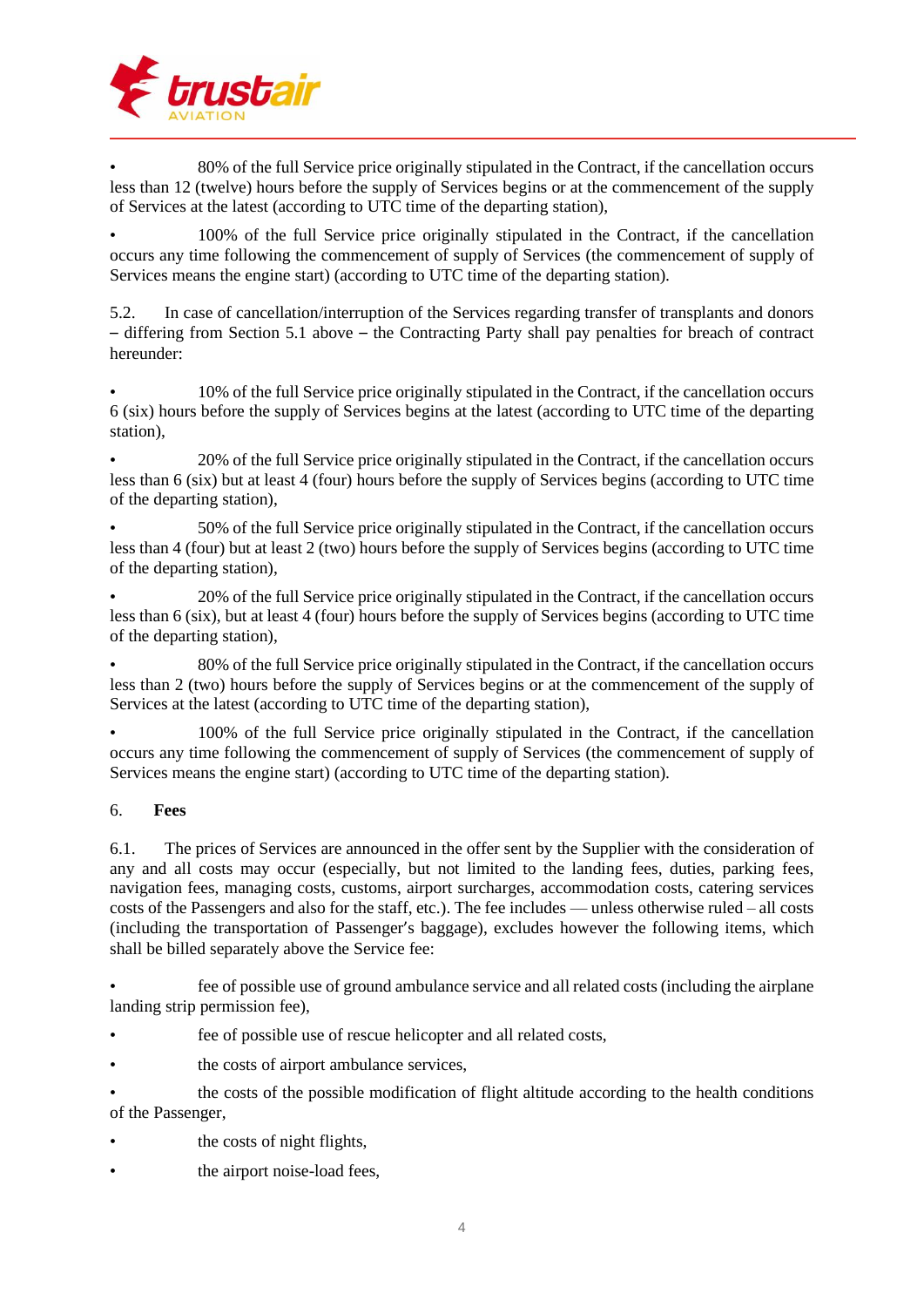

- de-icing fees,
- costs of changes in time schedule,
- all costs arising from possible modification request of the Contracting Party/Passenger.

6.2. Any additional costs and expenses may occur due to amendment of effective rules of law shall be charged on the Contracting Party. The same applies to all expense item included in the Service fee, of which possible rising during the completion of Services at any time shall cause the automatic raise of Service fee with the amount of rising of the given expense item.

6.3. Unless otherwise stipulated in the Contract prices determined therein shall be deemed as not including VAT.

6.4. The Service contains transmitted services thus the final amount of the bill shall include in also the fee of the transmitted services.

## **7. Method of payment, guarantees**

7.1. The Supplier may request the consideration for the provided Servicesfrom the Contracting Party – unless stated otherwise by a customized agreement —on the day of the usage at the latest. The fee of the provided Services shall be paid against invoice, without any deduction. The date of the payment shall be the date when the fee is credited on the Supplier's bank account or if other payment method was specified, the date of payment shall be the date from which the Supplier is entitled to dispose over the amount indicated in the invoice.

7.2. For the assurance of the use of the Services and settlement of consideration, the Supplier may:

a) ask for a credit card guarantee, during which the consideration of the ordered and confirmed Services shall be locked,

b) ask for advance payment in respect of a part or as a whole of the service fee.

7.3. The Contracting Party shall complete its payment in EUR or HUF and/or in any other currency accepted by the Supplier.

7.4. Any costs and expenses related to the chosen payment method shall be borne by the Contracting Party.

7.5. Default interest shall be paid in case of delayed payment by the Contracting Party. The default interest shall be calculated daily according to as follows:

if the payment is in EUR, the default interest is equivalent to: the reference interest rate published by the European Central Bank and applicable on the first day of the calendar half-year affected by the delay plus 8%-point / year

if the payment is in HUF, the default interest is equivalent to: the reference interest rate published by the Hungarian National Bank and applicable on the first day of the calendar half-year affected by the delay plus 8%-point / year

if the payment is in any other currency, the default interest is equivalent to: the reference interest rate published by the issuing bank and applicable on the first day of the calendar half-year affected by the delay plus 8%-point / year (in the lack of this the money market rate plus 8%-point / year shall be applicable)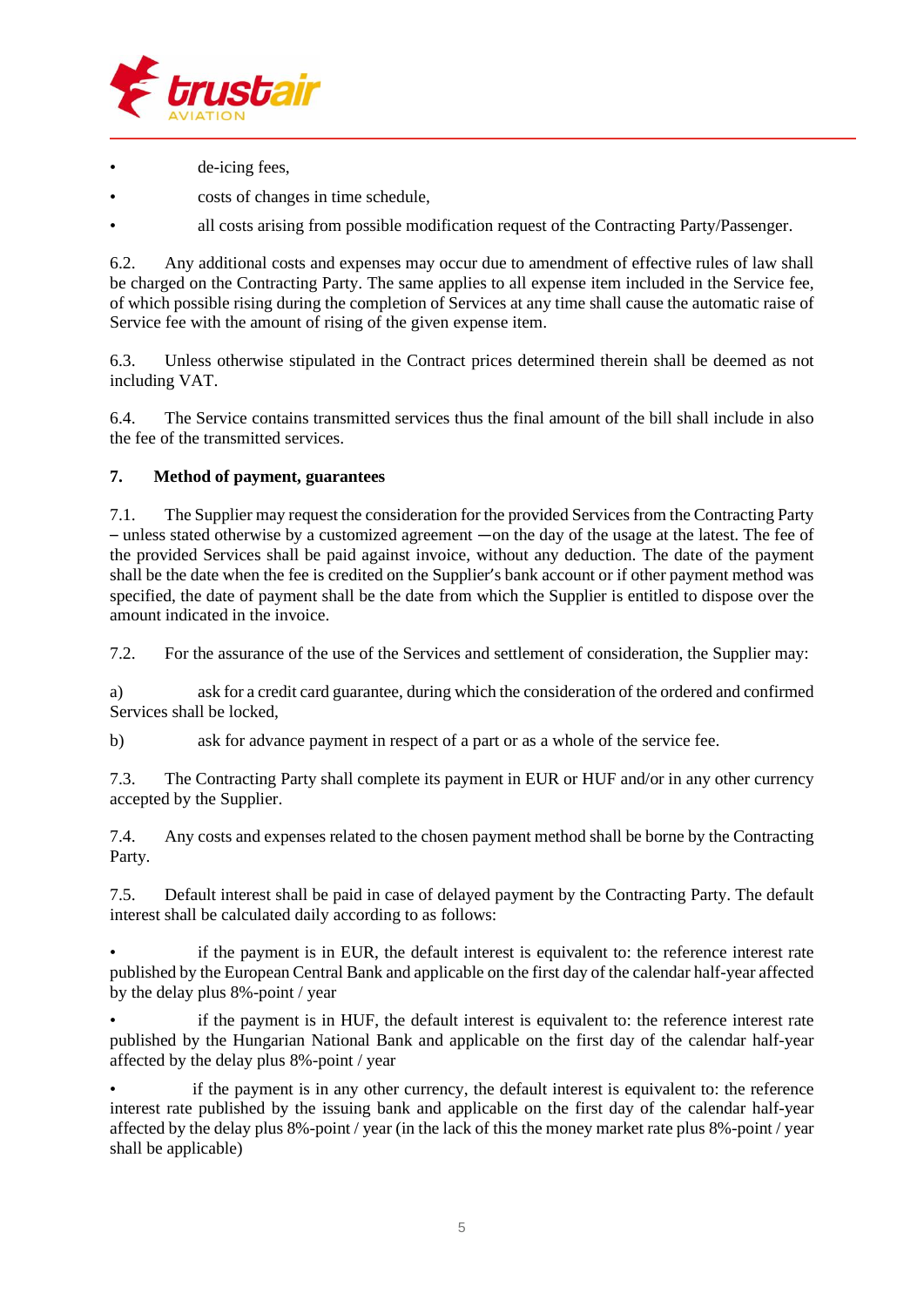

7.6. Should for any reason the consideration of Services do not fully settled by the compensation, the Supplier is entitled to unilaterally decide on its own competence, that to which items (main debt, cost and expenses, interests) the sum of the part compensation shall be accounted.

## **8. The refusal of performance of Contract, the termination of service obligations**

8.1. The Supplier is entitled to terminate the Contract with immediate effect, (or to withdraw it) and to refuse the performance of Services, or to interrupt it if the Service providing has already commenced, provided that:

a) the Passenger does not use properly the transport vehicles used for the Services ,

b) the Passenger/Contracting Party's attitude does not correspond with the safety rules of the transport vehicle (including also the exceeding of the weight limit of the luggage), or its regulations (including but not limited to the violation of the regulation on the weight, content, size and control of the luggage), or behaves objectionable and rude on the collaborating persons, or if the Passenger/Contracting Party is under the influence of alcohol and other drugs, or behaves threatening, injurious and in any other unacceptable manner,

c) the Passenger suffers from an infectious disease (except the case of providing Services as medical flight)

d) the Contracting Party and/or the Passenger and/or the baggage of the Passenger (the baggage means under this General Terms and Conditions every baggage handed over from the Passenger and checked in for carriage in the hold of an aircraft and cabin baggage – namely all baggage not considered as checked in baggage and the baggage held by the Passenger) and/or the Cargo is not in compliance with the regulations and local rules of the departing/intermediate/arrival stations (meaning the absence of any necessary travel documents, the failure of compliance with the entry/transit/exit regulations)

e) the Contracting Party does not fulfil its advance payment obligation or any other payment obligation until the date which was previously stipulated,

f) the Supplier and/or the captain (or other person in charge) of the transport vehicle used for providing the Services considers it necessary for any security reason or for avoidance of non-compliance with the respective regulations and local rules of the departing/intermediate/arrival stations,

g) a Force Majeure event occurs and/or the possibility of occurrence and/or the threat of occurrence hereof has arisen.

8.2. Should the Contract not be performed or interrupted for the reasons above, the Contract shall be terminated and the Supplier is not obliged to pay any damages. The liability of the Contracting Party shall be determined in Section 11 hereunder.

## **9. Provision of Substitute Services**

9.1. In the case if the Supplier failsto provide the Servicesstated in the Contract due to circumstances attributable to the Supplier (e.g. overbooking/over-undertaking), the Supplier shall provide/propose the Services on the confirmed price and until the term stipulated therein – or until the cease of the obstruction – by another transport vehicle, possibly with the same or with better facilities and with the same or bigger size. Any additional costs related to providing the substituting transport vehicle shall be borne by the Supplier.

9.2. If the Supplier duly fulfils the obligations stated in the above and/or the Contracting Party accepted the proposed substituting transport vehicle and/or refused it for any reason, the Contracting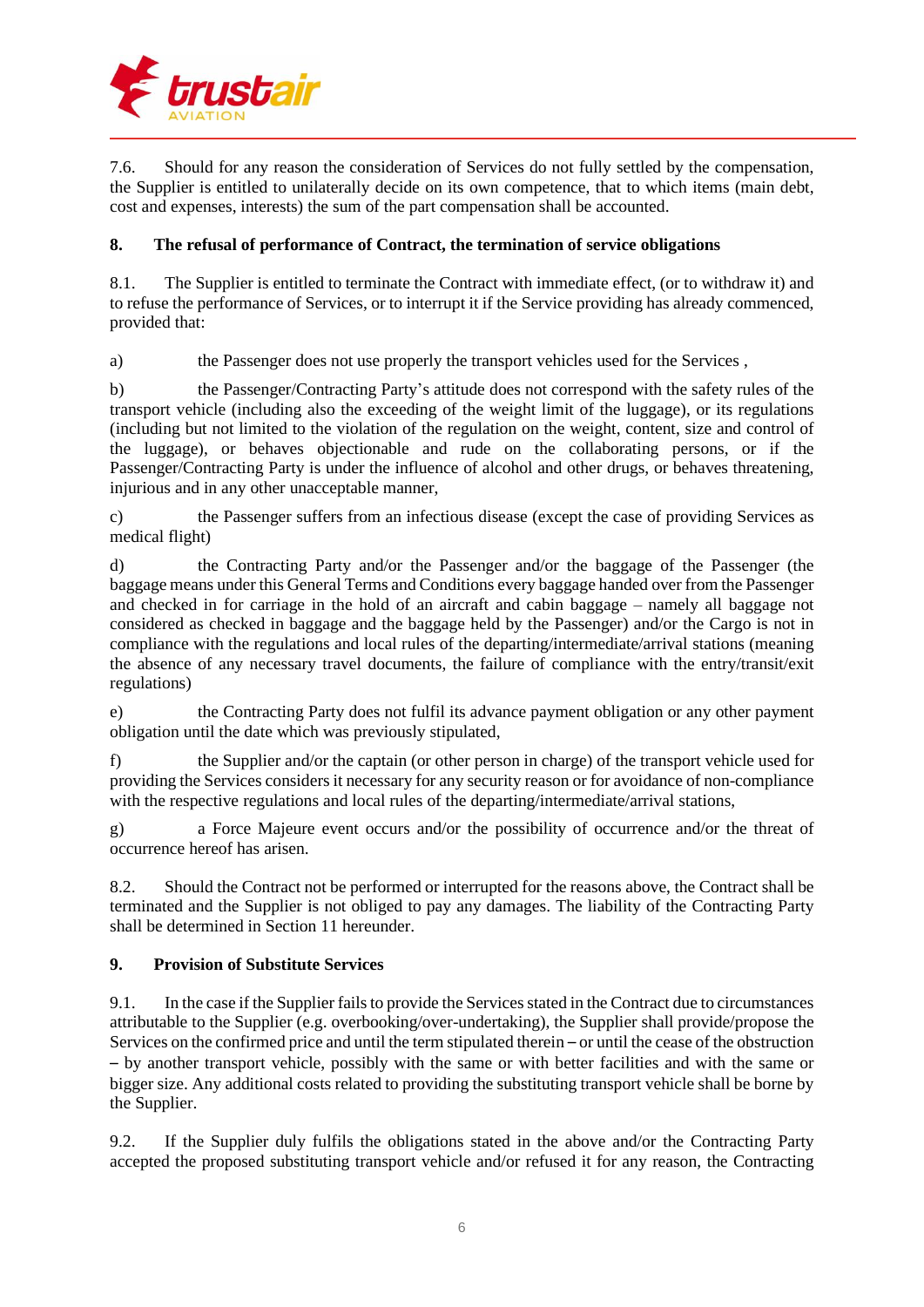

Party cannot claim for damages. In the latter case the Supplier shall solely refund the already paid part of the consideration to the Contracting Party and shall be discharged from any further liability.

#### **10. The Rights and Obligations of the Contracting Party**

10.1. The Contracting Party shall be entitled to proper use the transport vehicles and other devices used for the Services, as provided in the Contract.

10.2. The Passenger shall be entitled to take baggage on board of the aircraft used in performing the Services, depending on the decision of the captain of the aircraft (or other person in charge) based on the transport vehicle and the total number of passengers. The packaging of the baggage shall be made by the Contracting Party in a way to be able to maintain the safe transportation if handled with average care all times. If the Contracting Party fails to fulfil it the Supplier is free from all liability for any damage made related to this failure. The baggage shall not contain any dangerous item or goods which could be a potential threat to the aircraft or the persons, and/or goods which are forbidden by the rules of the departing/intermediate/arrival stations. Furthermore the items enlisted in the Annex.1 hereto shall not be taken on board (neither in cabin baggage, nor as a checked in baggage, or Cargo).

10.3. Should the Supplier and/or the captain of the aircraft (or other person in charge) deem that the baggage and/or Cargo taken on the aircraft breaches any safety and/or other mandatory regulations – even in sizing, weight or content – he is entitled to open (up) the baggage, even without the presence of the Passenger (Contracting Party), and if necessary, the transportation of the baggage and/or the Cargo may be refused. In such cases the Supplier is free from all liability.

10.4. The Contracting Party shall hand the Cargo over to the Supplier on the departing station (airport) of the used aircraft and take the Cargo over from the Supplier on the arrival station (airport) or the Contracting Party must arrange for that the Cargo be given over on the departing station to the Supplier and taken over on the arrival station. The Contracting Party shall carry out the transportation to the handover station and the transshipment from the takeover station at its own risk and expense. The Contracting Party shall further bear full responsibility for the content, packaging, weight and size of the Cargo.

10.5. The Contracting Party and/or the Passenger shall comply with every prescribed and applied rules of the departing/intermediate/arrival station (including submission to the official investigation); the Passenger shall also comply with the instructions given by the staff of the Supplier and/or the captain (or other person in charge) of the aircraft used in providing the Services. The Contracting Party bears the responsibility for complying with the necessary specificationsfor travelling (including also the travel and any other documents for entering/transiting/exiting). In this respect, the Contracting Party shall not refer to any information given by the Supplier.

10.6. The Contracting Party shall pay the consideration of the ordered Services until the due date and way as specified in the Contract.

10.7. The Contracting Party shall be responsible for the Passenger's ability regarding its age, mental and physical condition to travel, and to proper use of the transport vehicles and other devices used in providing the Services, as well as approaching and leaving them. The former stipulations are not applicable in case of medical flight services, respectively. The Contracting Party shall ensure, that the persons under 18 (eighteen) years of age and/or the complete or partial legally incapable persons under the responsibility of the Contracting Party and/or the Passenger would only be on board of the aircraft used in providing the Services under the supervision of an adult, legally capable person. If a disabled or legally incapable person would use the aircraft, the Supplier shall only undertake to provide Services within the confines of medical ambulance flight Services.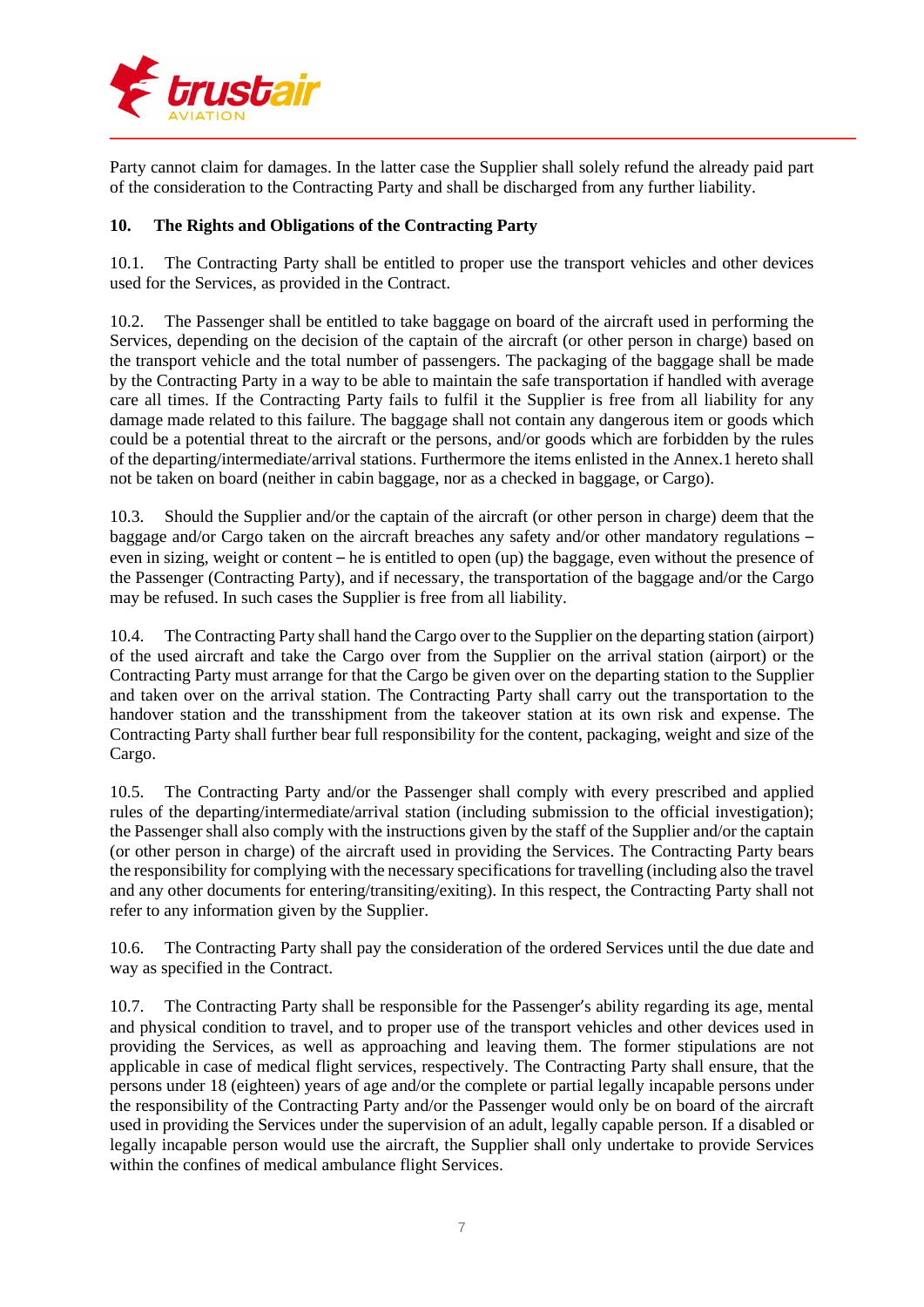

10.8. The Contracting Party shall file a complaint against the Services provided by the Supplier in 5 (five) working days after providing the Services (in case of damaged baggage, the time-limit of 5 (five) working days shall run from the date on which the baggage was received). The Supplier undertakes to manage complaints filed in writing (or recorded by the Supplier) within this term. The Contracting Party's right to complain shall cease on the 5th working day after providing the Services (receiving the baggage). The stipulations contained in this section do not affect the regulations on complaint handling (protest) specified in the provisions of the Montreal Convention to be applied in case of international carriage by air, if those are applicable. Should the Contracting Party qualify as consumer and any provision on complaint handling stipulated in this section is in contradiction with any rules of the relevant mandatory legislation on consumers, than this mandatory provisions shall be applicable.

Relevant data for complaint handling:

- seat of the Supplier: H-9099 Pér, Petőfi u. 1.
- place of complaint administration: H-1112 Budapest, Budaörsi út 161.
- address of the Supplier: H-1112 Budapest, Budaörsi út 161.
- e-mail address of the Supplier: office@trustair.hu
- webpage of the Supplier: www.trustair.hu
- telephone number of the Supplier: 00 36 1 309 11 09

• the name and address of the competent Conciliation Committee regarding the seat of the Supplier: Conciliation Committee attached to the Chamber of Commerce and Industry for Győr-Moson-Sopron County, H-9021 Győr, Szent István u.10/a. (H-9001 Győr P. O. Box 673) (Any out of court dispute between the consumer and the Supplier regarding the quality of Services, conclusion and completion of Contract, falls within the competence of the Conciliation Committee: for the purpose of this attempting to reach a settlement, and in case of failure making a decision for the purpose of ensuring the enforcement of consumer's right in easy, fast, efficient and cost effective way. The Conciliation Committee shall be entitled to give advice at the request of the Supplier or the consumer on the rights and liabilities of the consumer.)

## **11. The liability of the Contracting Party for damages**

The Contracting Party shall be liable for any and all damages and disadvantages caused to the Supplier or a third-party by the Contracting Party and/or the Passenger and/or accompanying persons, and/or any person falling under their responsibility (including but not limited to the damages occurred for the reasons enlisted in Section 8.1 a)-e) and the damages resulting from the non-completion or not appropriate completion of the obligations by the Contracting Party specified in this Contract.) This liability shall exist also in cases when it does not qualify as a breach under this Contract, or if the aggrieved party is entitled to ask for compensation directly from the Supplier or a third-party.

## **12. The liability of the Supplier for damages**

12.1. The Supplier takes responsibility for any and all damages to the Contracting Party occurred in the transport vehicles used for performing the Services caused by the wrongful act of the Supplier or its employees to the Passenger and/or to the Cargo.

12.2. The information published in advance by the Supplier regarding the period of the flight and/or the transportation and/or the date of the departure and/or the arrival date, is based on estimation. The Supplier shall not be liable for the possible exceeding of or any changes in the aforementioned information. In addition to the above, in the case of providing medical ambulance flight Services, the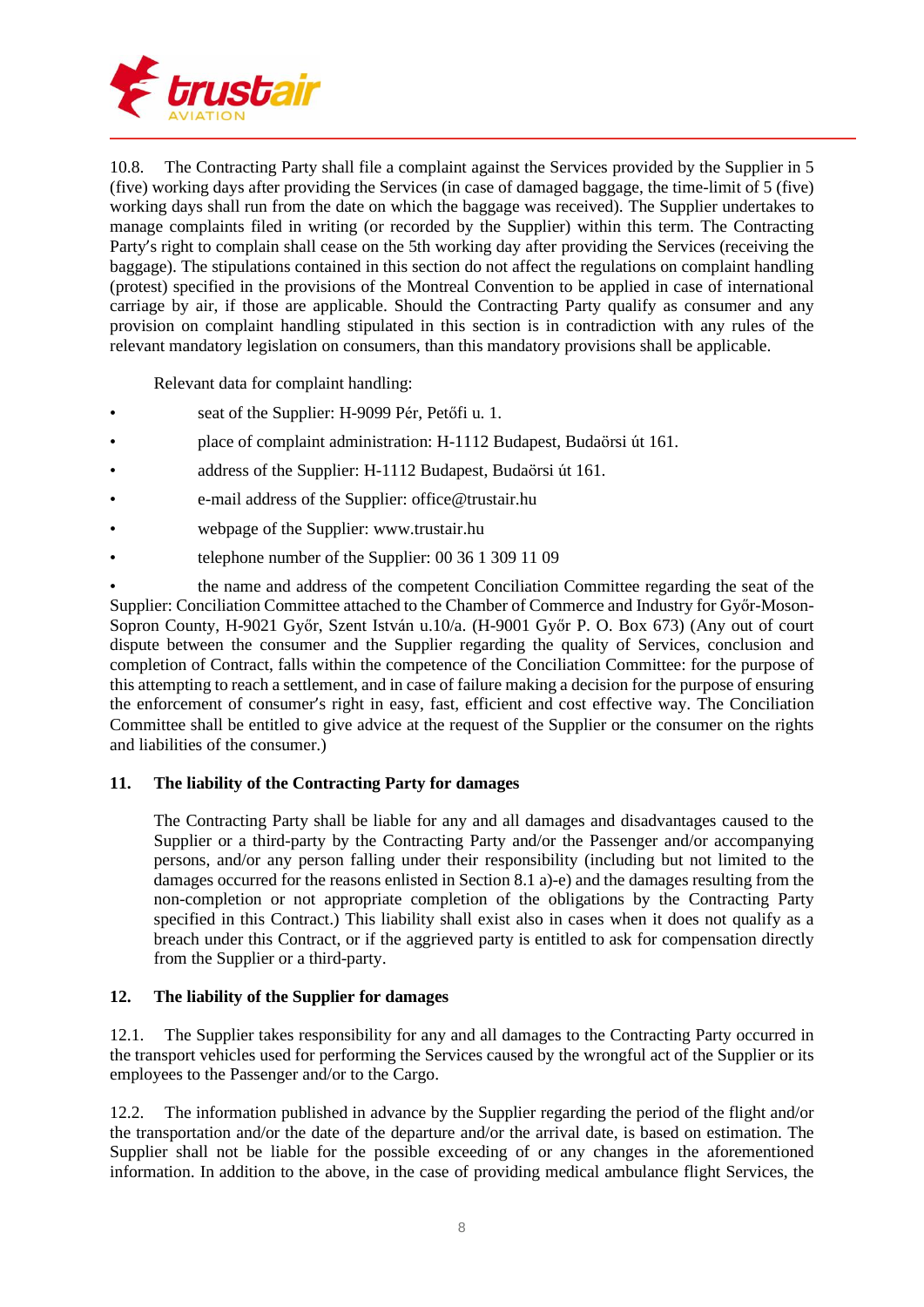

Supplier is not bound to perform within a certain time limit, however, the Supplier shall inform the Contracting Party about any possible deviation from the deadline undertaken beforehand within the shortest reasonable period of time (giving a phone call is deemed as a means of informing the Contracting Party). In the case of providing non-medical ambulance flight Services; the Supplier is solely bound by the deadline as of the  $5<sup>th</sup>$  (fifth) hour following the previously undertaken deadline. In the case of the failure in this, the Supplier shall pay liquidated damages equaling to 10% of the originally stipulated total net value of the consideration as a flat rate, but does not have any further liability. The Supplier shall also inform the Contracting Party about any possible alteration of the deadline undertaken beforehand within the shortest reasonable period of time (giving a phone call is deemed as a means of informing the Contracting Party).

12.3. Harmful events beyond the control of the Supplier and/or his employees – regardless of their foreseeability – that occur due to an unavertable reason (e.g. a Force Majeure events, or events determined in Section 8.1 f), etc.) shall be excluded from the scope of the liability of the Supplier. Any additional cost deriving from such events and related to the performance of the Contract shall be borne by the Contracting Party.

12.4. Furthermore Supplier shall neither be liable for any harmful events that were caused by the Contracting Party and/or the Passenger himself or occurred by the facilitation of the Contracting Party and/or the Passenger (including inter alia the failure of compliance or due compliance with the articles regarding the Contracting Party and/or the Passenger under this General Terms and Conditions). Any additional cost deriving from such events and damages of the Supplier related to the performance of the Contract shall be borne by the Contracting Party.

12.5. The Contracting Party shall report the damage suffered by him immediately without delay (but within 3 (three) days upon the arrival to the destination at the latest), and present any necessary information that might be required for the clarification of the harmful event or for the administrative report/administrative proceeding. Failure to do this results in the termination of the Supplier's liability for damages.

12.6. The Supplier is only liable for the valuables, securities, bonds, jewelry, precious metals, cash, business documentation or any similar objects, if he has explicitly taken the object in question in custody. In this case, the burden of proof shall be borne by the Contracting Party.

12.7. Damages of fragile or perishable objects entirely fall out of the scope of the liability of the Supplier.

12.8. The Supplier shall not be liable for any harmful event that occurs due to the decision and/or the conduct of the captain (responsible conductor) of the transport vehicle used for performing the Services.

12.9. The liability of the Supplier in connection with the performance of the Contract – regardless of the reason thereof (including the liability for damages due to an extraordinary flight event/accident) is extended up to the amount of the net service fee, i.e. is limited to the net service fee. Should this amount exceed the amount payable by the insurer according to the insurance of the freighter referred to in Section 2.6., then the liability of the Supplier is limited to the amount payable by the insurer based on this insurances, excluding the willful misconduct by the Supplier as well as liability for death, or injury or illness.

12.10. In the case of a willful misconduct, and damages causing death, injury or illness, the Supplier shall fully compensate the damages (direct loss in the assets, the loss of profits, and the costs necessary to eliminate the pecuniary disadvantages) of the Contracting Party.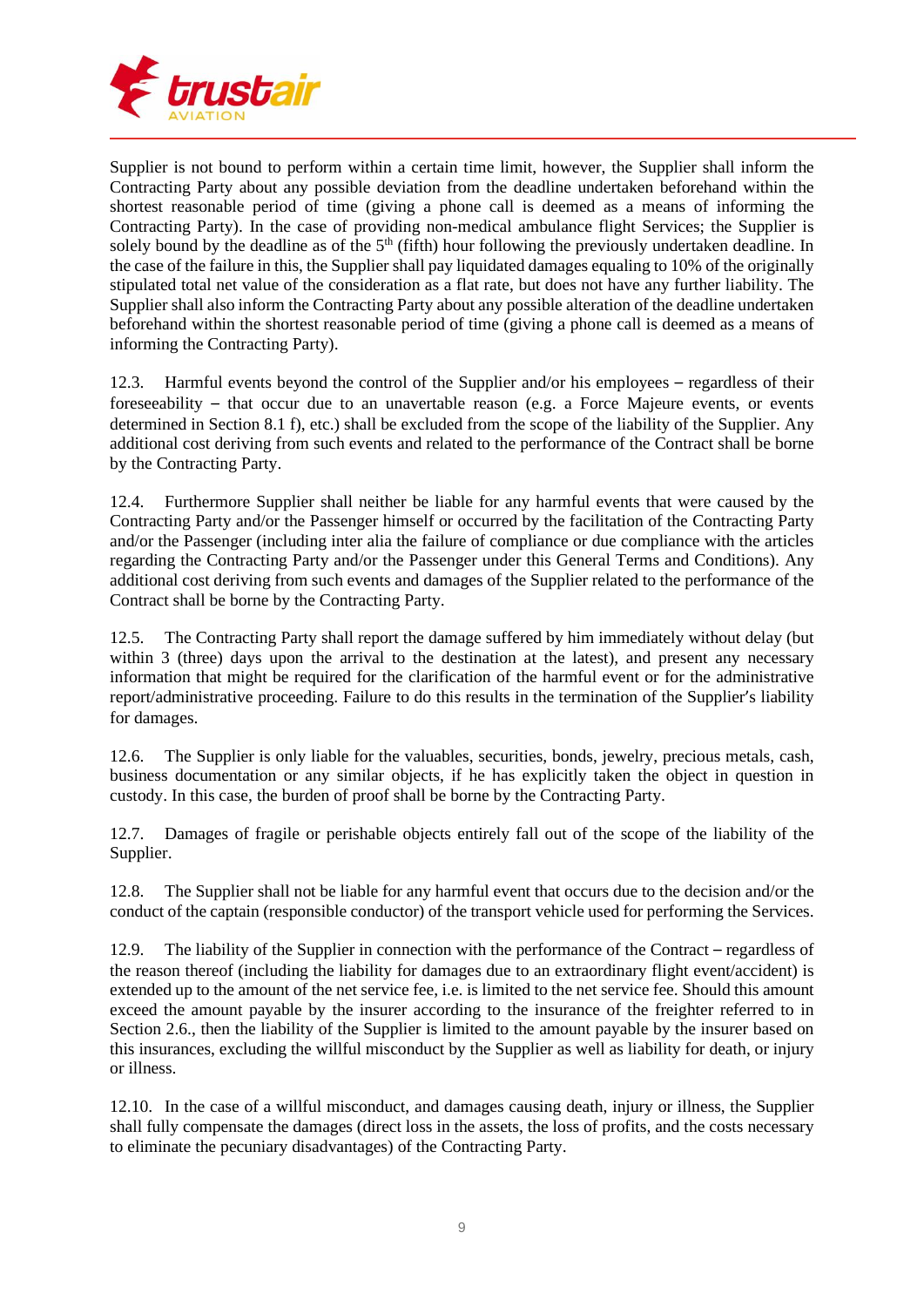

12.11. The liability of the Supplier – contrary to the above rules – for the damages falling under the scope of the Montreal Convention and/or the Warsaw Convention shall be restricted as described below provided that (i) the liability limit amount shall be reduced by the amounts refunded by the actual freighter and its insurer and (ii) the claim for damages shall be primarily enforced against the actual freighter and its insurer:

• Death and injury of Passengers:

o The Supplier is only liable for damage sustained in case of death or bodily injury of a Passenger if the accident which caused the death or injury took place on board of the aircraft or in the course of any of the operations of embarking or disembarking. The liability for damages in connection with the death or injuries of the Passengers is limited to 100,000 SDR (Special Drawing Rights).

o The Supplier is not liable for the death or the deterioration of the state of health of the carried persons during a medical ambulance flight except for the case of wrong medical practice.

• Damage of baggage:

o The Supplier is liable for damage sustained in case of destruction or loss of, or of damage to the checked in baggage upon condition only that the event which caused the destruction, loss or damage took place on the board of the aircraft or during any period within the checked baggage was in the custody of the Supplier. However, the Supplier is not liable if and to the extent that the damage resulted from the inherent defect, quality or vice of the baggage. In the case of unchecked baggage, including personal items, the Supplier is liable if the damage resulted from its fault or of its employees or agents.

o The liability of the Supplier in connection with baggage is limited to 1,000 SDR.

Damage of goods:

o The Supplier shall be liable for damages in the event of destruction, loss or waste of goods provided that the event causing the damage took place during the air carriage (the air carriage comprises the period during which the goods being in the custody of the Supplier). However, the Supplier shall not be liable if and to the extent it proves that the destruction, or loss of, or damage to the goods resulting from one or more of the followings:

a) inherent defect, quality or deficiency of the goods;

b) defective packing of the goods performed by a person other than the Supplier or its employees or agents;

c) act of war or an armed conflict;

d) act of public authority carried out in connection with the entry, exit or transit of the goods.

o The liability of the Supplier is limited to an amount of 17 SDR per kilogram in the case of destruction, waste or loss of the goods.

Delay:

o The Supplier shall be liable for damages caused by any delay of air of carriage of Passengers, baggage or goods. Nevertheless, the Supplier shall not be liable for damages caused by the delay if it proves that he and his employees and agents took all reasonably necessary measures to avoid the damage or he proves that it was impossible to take such measures by him, his employees or agents.

o In the case of damage caused by delay in the carriage of persons, the liability of the Supplier for each Passenger is limited to 4,150 SDR.

o In case of carriage of baggage, the liability of the Supplier in the case of delay is limited to 1,000 SDR for each Passenger.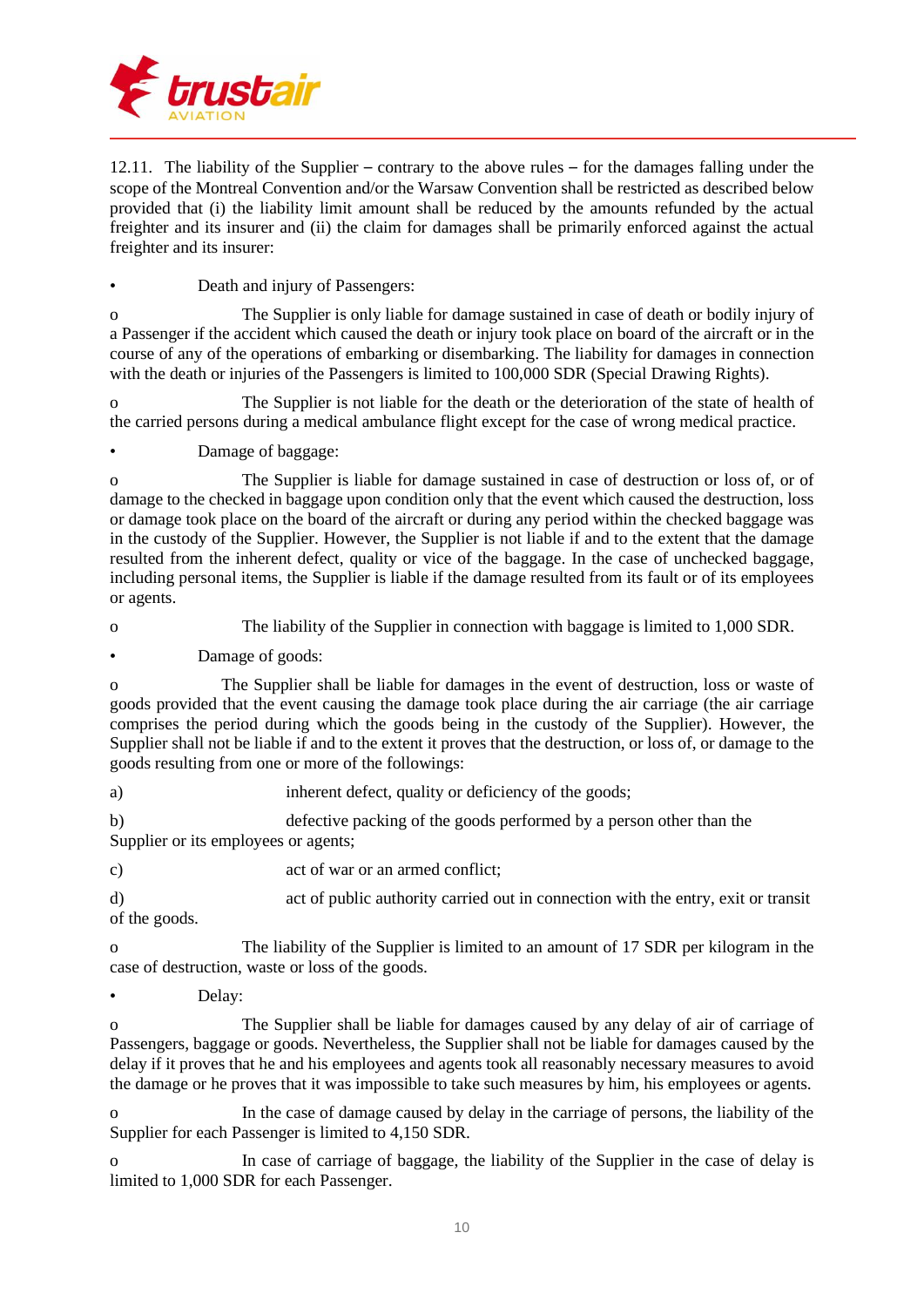

o In the case of carriage of goods, the liability of the Supplier in the case of delay is limited to an amount of 17 SDR per kilogram.

• Notice of complaints in due course:

o Receipt by the person entitled to handover of checked baggage or goods without complaint shall be deemed as prima facie evidence that the same has been delivered in good condition and in accordance with the document of carriage. In the case of damage, the person entitled to handover must submit its complaints to the Supplier immediately after the realization of the damage, but within seven days as of the date of receipt in the case of checked baggage and fourteen days as of the date of receipt in the case of goods at the latest. In the case of delay, the complaint must be submitted within twenty-one days from the date on which the baggage or goods h are delivered. Every complaint must be made in writing and submitted or sent within the deadlines above. If no complaint is made within the deadlines above, no suit can be initiated against the Supplier, except in the case of fraud of the Supplier.

• Action for damages:

o The Montreal Convention sets forth special jurisdictional rules regarding the actions for damages. In order to enforce claims for damages, every legal proceeding shall be commenced within 2 years from the arrival date of the aircraft or the date when the aircraft should have arrived.

#### **13. Force Majeure**

13.1. Any reason or circumstance being out of the control of the Supplier ("Force Majeure") shall release the Supplier from completing its contractual responsibilities until these reasons or circumstances exist. This exemption of the Supplier is independent from the fact that the Force Majeure event was foreseeable or not.

13.2. The events below shall be considered particularly, but not limited to as Force Majeure events:

- a) the temporary and/or final mechanical failure of the aircraft used in providing the Services,
- b) the overburden of the airspace and/or airports involved in supplying the Services,
- c) adverse weather conditions,

d) adverse natural phenomena (e.g.: volcanic eruption, flood, earthquake, conflagration, squall)

- e) fire, f) power break, g) strike, h) riot, i) mutiny, j) revolution, k) civil unrest,
- l) civil war,
- m) revolt,
- n) civil disobedience,
- o) war,
- p) suspension of work,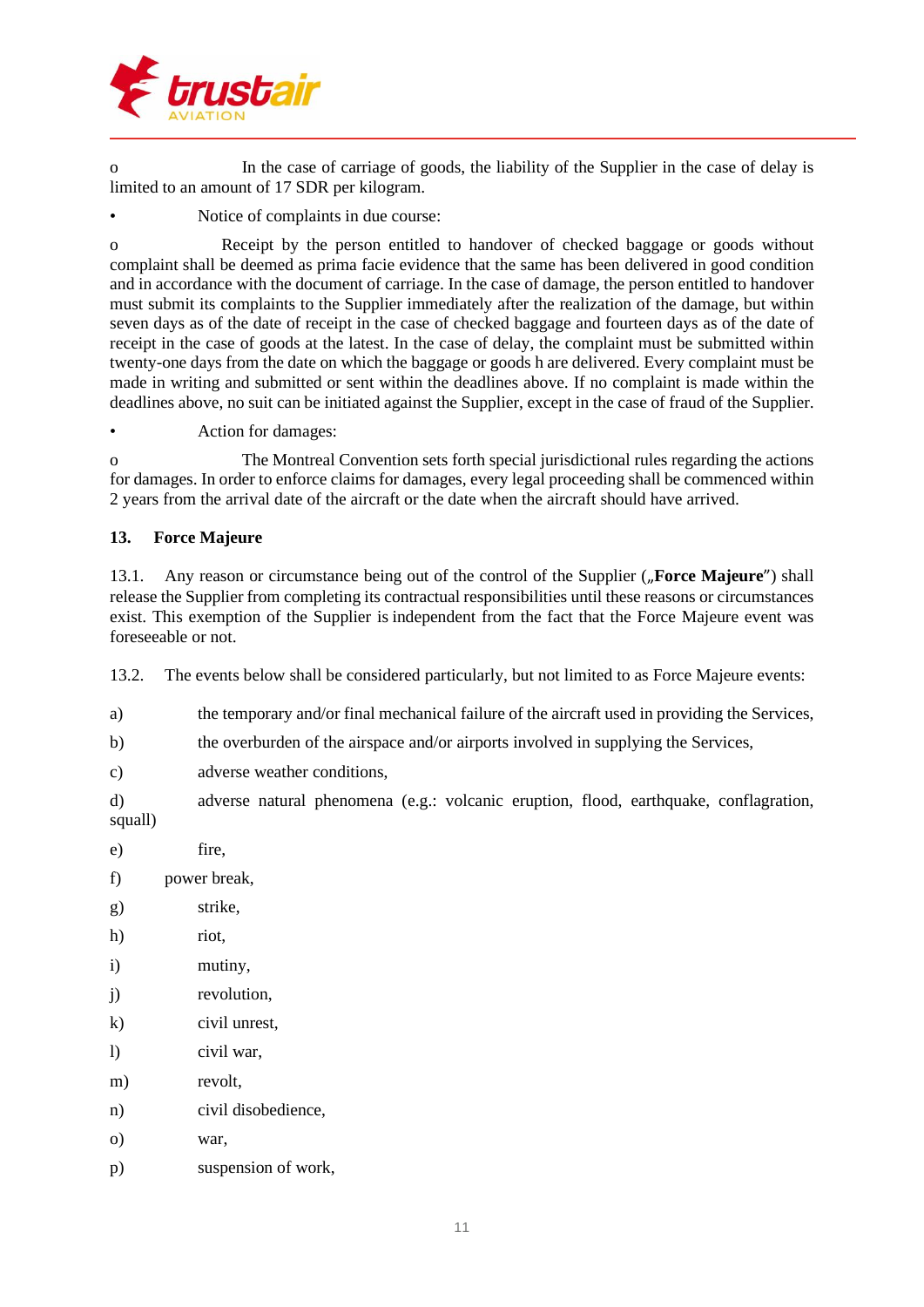

- q) traffic blockade,
- r) the unavertable interference of a third-party,
- s) export- and import prohibition,
- t) embargo.

#### **14. Applicable law, proceeding court**

14.1. In the legal relationship between the Supplier and the Contracting Party the relevant provisions of the Hungarian law, especially the Act V of 2013 on the Civil Code and any other related regulations shall be applicable. The mandatory rules of the departing/intermediate/arrival stationsshall be applicable respectively on the carriages made under the rules of the Contract. For the cases qualifying as international carriage some of the provisions of the Montreal Convention are also applicable provided however that the Supplier does not carry out actual freight activity.

14.2. Any dispute resolution deriving from this Contract shall be settled by courts having exclusive competence and authority in Hungary. This rule shall not affect the right of the Contracting Party to choose according to the provisions of the Montreal Convention and/or any replacing international agreements on the actions for compensation regarding international air transportation, accordingly.

## **15. Webpage**

15.1. The Supplier does not have any influence on the content of any article /theme owned by a thirdparty and linked or referred to on its website and thus shall be free from all liability in this respect.

15.2. The arrangement of the webpages, the diagrams, pictures and logos used, as well as the collection of individual contributions are protected by copyrights.

15.3. When visiting the Supplier's webpage, a recurring cookie (a small text file) is formed and saved on the user's computer. The cookie enables the user to be recognized when visiting the Supplier's internet pages, making it easier for the user to browse the site (automated recognition, list of the favorite suppliers, etc.).

15.4. In order to track its webpages the Supplier uses an analytical tool which produces a data series, and tracks how users use its webpage. When visiting the site, the system creates a cookie for the purpose of recording information related to the visit and to gain data which cannot be linked with the person of the user. This tool helps to improve the online user experience and enhances the user friendliness of the website. The analytical tool, under any circumstances shall not be used to gather personal information. Most internet browsers accept cookies automatically, though users have the opportunity to delete these or automatically reject them. As all browsers are different, to check how the cookie-preferences could be set, select the "Help" function on the browser toolbar. Nevertheless, it is possible that the user will not be able to use certain features on the webpage if decides not to accept the cookies.

#### **16. Data management**

16.1. Supplier manages the below personal data of the Passenger, and the Passenger shall make the below personal data available for the Supplier:

- a) surname and given name;
- b) nationality or stateless status:
- c) number, type, date of expiry and code of the issuer state of the travel document;
- d) birth date;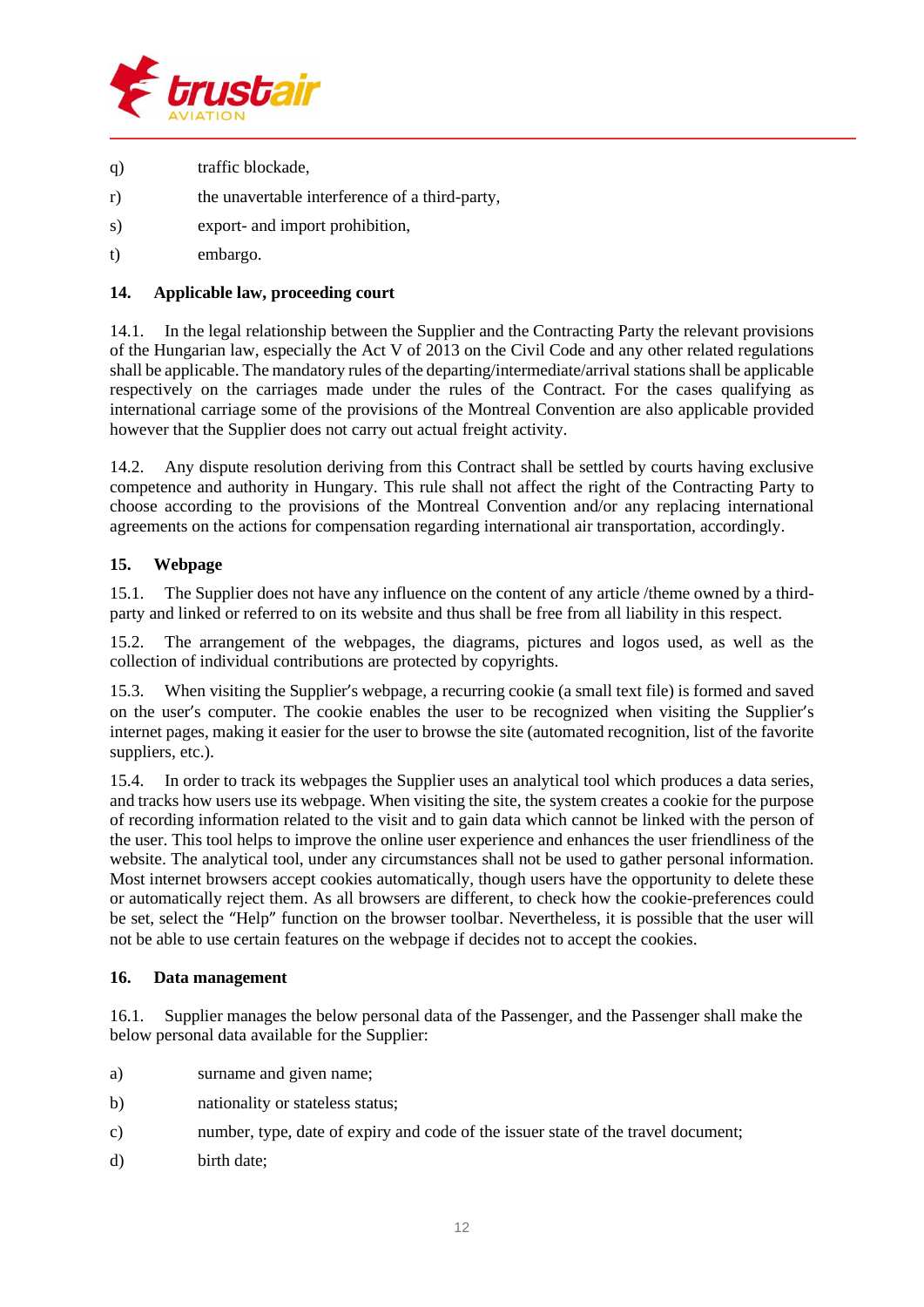

- e) place of entry;
- f) place of departure, transit and arrival;
- g) data relating to seat reservation, purchase of ticket and payment method;
- h) data on the seat occupied on the aircraft and his baggage;
- i) special needs with respect to the service;
- j) address, telephone number, e-mail, gender;
- k) further data determined by the relevant international treaty.

16.2. Supplier manages the personal data of the Passenger of the medical ambulance flight on medical condition and medical history to the extent that is required for providing the Services.

16.3. The Supplier – in order to facilitate the execution of official measures against illegal immigration — on the basis of the data provided by the Passenger or its trustee, manages the following personal data of Passengers (which personal data shall be made available by the Passenger to the Supplier) entering into a Member State of the European Union or to a state participating in an agreement concluded with the Council of the European Union on the participation in the implementation, application and development of the Schengen acquis based on article 6 of the Protocol integrating the Schengen acquis into the framework of the European Union (hereinafter together: Schengen border state):

- a) surname and given name;
- b) nationality or stateless status;
- c) number, type, date of expiry and code of the issuer state of the travel document;
- d) birth date;
- e) place of entry to the Schengen border state;
- f) place of departure, transit and arrival.

16.4. In order to ensure the safety of air transport and the safety of passengers, the Supplier, on the basis of the data provided by the Passenger or its trustee, is entitled to manage the following personal data of Passengers (which personal data shall be made available by the Passenger to the Supplier) travelling from outside of a Schengen border state to Hungary as their place of arrival or transit, or from Hungary to a state outside of a Schengen border state:

- a) surname and given name,
- b) gender,
- c) flight number,
- d) departure and arrival time of the flight,
- e) place of departure, transit and arrival,
- f) record locator code,
- g) date of issuance of the ticket,
- h) name and number of persons travelling together with the Passenger,

i) contact details given by the Passenger, especially the address of the place of residence or stay, phone number and e-mail of the Passenger and the persons travelling together with the Passenger,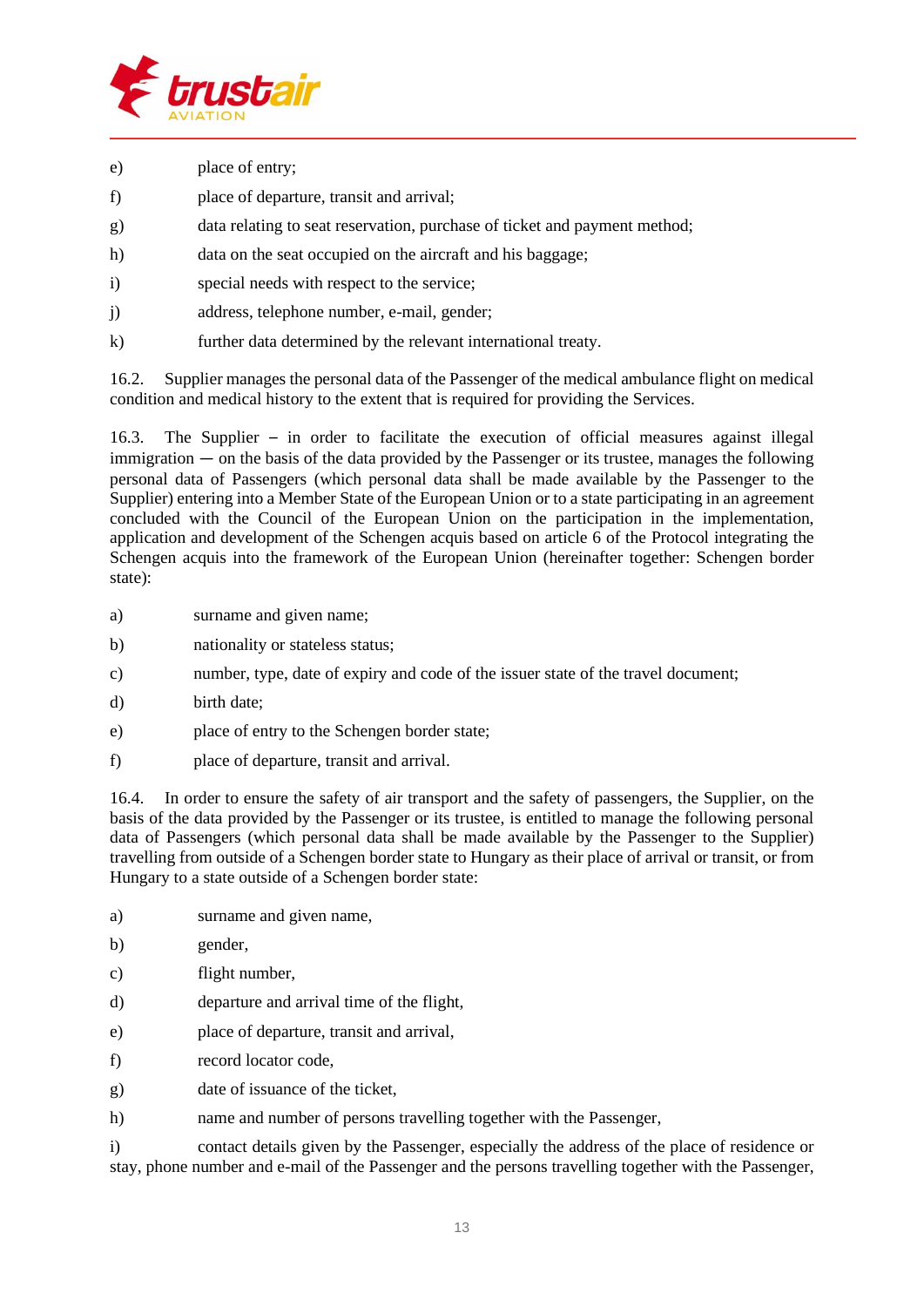

j) all available information on payment and billing, except transactional details of credit cards or bank accounts which are not related to the travel transaction,

- k) flight ticket details, especially the name of the issuer airline and the ticket number,
- l) information on travel conditions, and
- m) the modification of data specified in sections a) l) above.

16.5. The Supplier forwards the managed data exclusively to organizations and persons determined by law and to persons participating in providing the Services (to the extent required for the performance of their tasks).

#### **17. Notifications**

Any statement, request or notification regarding the conclusion, performance or termination of the Contract shall be made in writing via registered letter to the following address of the Supplier: H-1112 Budapest, Budaörsi út 161., and/or to the postal address of the Contracting Party indicated in the Contract, or to the registered seat (address of central administration) of the parties which can be determined from public registers. Furthermore it may be transferred to the following email address of the Supplier: office@trustair.hu or to the e-mail address of the Contracting Party indicated in the Contract.

#### **18. Miscellaneous**

18.1. The modification or supplement of the Contract shall be made in written form or at least in email, likewise the agreement declaring difference from the requirement of literacy. Verbal agreements, if any, are abolished with the entry into force of the Contract.

18.2. In the case if any provision of the present General Terms and Conditions is invalid, ineffective or unenforceable, this fact does not concern the validity and effectiveness of other provisions. In such a case Supplier is entitled to substitute the invalid, ineffective and unenforceable provision with a valid, effective and enforceable provision which is in accordance with the economic purpose of the invalid, ineffective and unenforceable provision. In case if the Contracting Party qualifies as a consumer and any provision of the present General Terms and Conditions violates any mandatory provision of the relevant act on consumers, if such mandatory provision is not directly applicable, its invalid, ineffective or unenforceable nature does not affect the validity and effectiveness of other provisions.

18.3. The General Terms and Conditions and the written clauses differing from the General Terms and Conditions include all conditions of the agreement between the Supplier and the Contracting Party. The Contract does not include in the business practices established in previous business relationships. Likewise, practices known and used by parties in contracts of similar nature neither become part of the Contract.

18.4. The present General Terms and Conditions are worded in Hungarian and English language. In case of any differences between the Hungarian and English version, the wording of the Hungarian version prevails.

#### **Annex:**

1. List of Dangerous Goods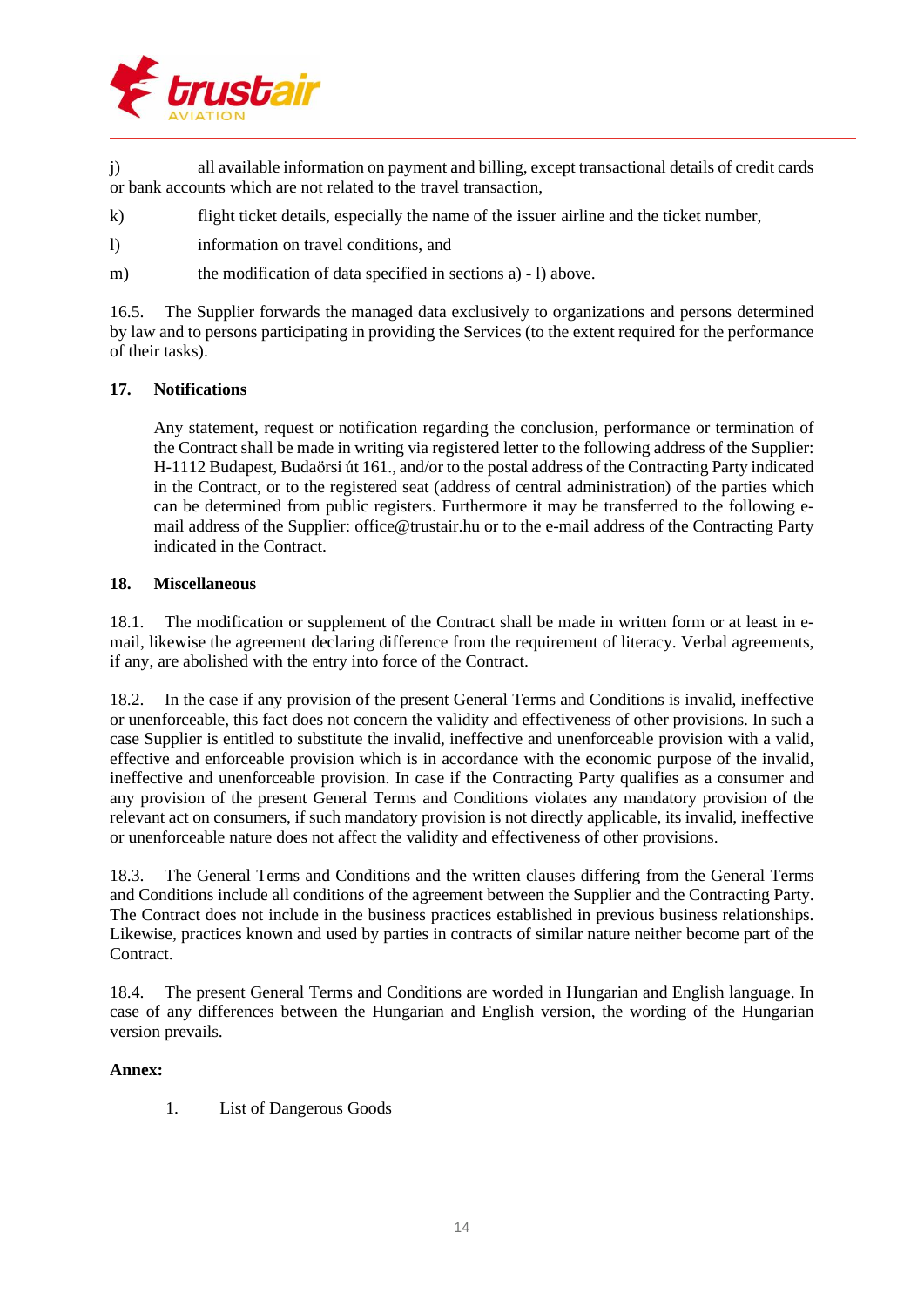

# **- TRUSTAIR - LIST OF DANGEROUS GOODS**

In order to guarantee the safety of the flight, it is forbidden to the Passengers to bring on board separately or in their luggage - the materials and devices as listed below.

- **1. Explosive materials** (e.g.: ammunition, fireworks… etc.)
- **2. Gases** (e.g.: propane, oxygen, gases in a frozen state… etc.)
	- **a. Flammable Gas**
	- **b. Non-flammable Gas**
	- **c. Poisonous Gas**
- **3. Flammable Liquid** (e.g.: lighter fluid, gasoline, alcoholic beverage with a higher alcohol content than 70%… etc.)
- **4. Flammable or hazardous materials** (e.g.: matches, or any material of which can be flammable at a touch, friction or hit… etc.)
	- **a. Flammable Solid**
	- **b. Spontaneously Combustible Material**
	- **c. Dangerous When Wet Material**
- **5. Oxidizer** (e.g.: bleach or other peroxides… etc.)
	- **a. Oxidizer**
	- **b. Organic Peroxide**
- **6. Corrosive Materials** (e.g.: acid, alkali… etc.)
- **7. Poison - Toxic** (e.g.: insecticides, extirpators… etc.)
- **8. Infectious Substances** (e.g.: bacteria, virus… etc.)
- **9. Radioactive Material**
- **10. Miscellaneous**
	- **a. Any kinds of firearms, guns and rifles** (e.g.: spear gun, any means of firearms and those parts, flare guns, air rifle, stunning/shocking devices... etc. *Excluding the firearms related to police, sporting - and competitive use.)*
	- **b. Piercing- and slashing weapons or any sharp objects** (e.g.: axe, cleaver, spear, lances, icepick, ice skates, dagger, knife, scissors… etc.)
	- **c. Mauling or crushing devices (e.g.:** baseball bat, ice hockey sticks, fishing rod, or any martial-arts devices…etc.)

**THE LIST ABOVE IS NOT COMPLETE. WE RESERVE THE RIGHT TO CHANGE THE CONTENT OF THE LIST WITHOUT NOTICE, IF IT IS NECESSARY FOR ANY SAFETY AND/OR OPERATING REASON.**

**WE RESERVE THE RIGHT, THAT THE CAPTAIN OF THE AIRCRAFT, IN ORDER TO MAINTAIN THE SAFETY OF THE FLIGHT, SHALL REMOVE ANY MATERIALS OR DEVICES FROM THE BOARD OF THE PLANE OR FROM THE LUGGAGE AFTER LEARNING OF THEM, IF IN HIS OWN CONSIDERATION THE SAID MATERIAL OR DEVICE HAZARDING THE SAFETY OF THE FLIGHT.**

**THE FORMER LIST DOES NOT EXTEND TO ANY MEDICAL DEVICES OR DEVICES OR MATERIAL NECESSARY FOR THE PROPER FULFILLMENT OF THE SERVICES ON BOARD, OR WHICH ARE**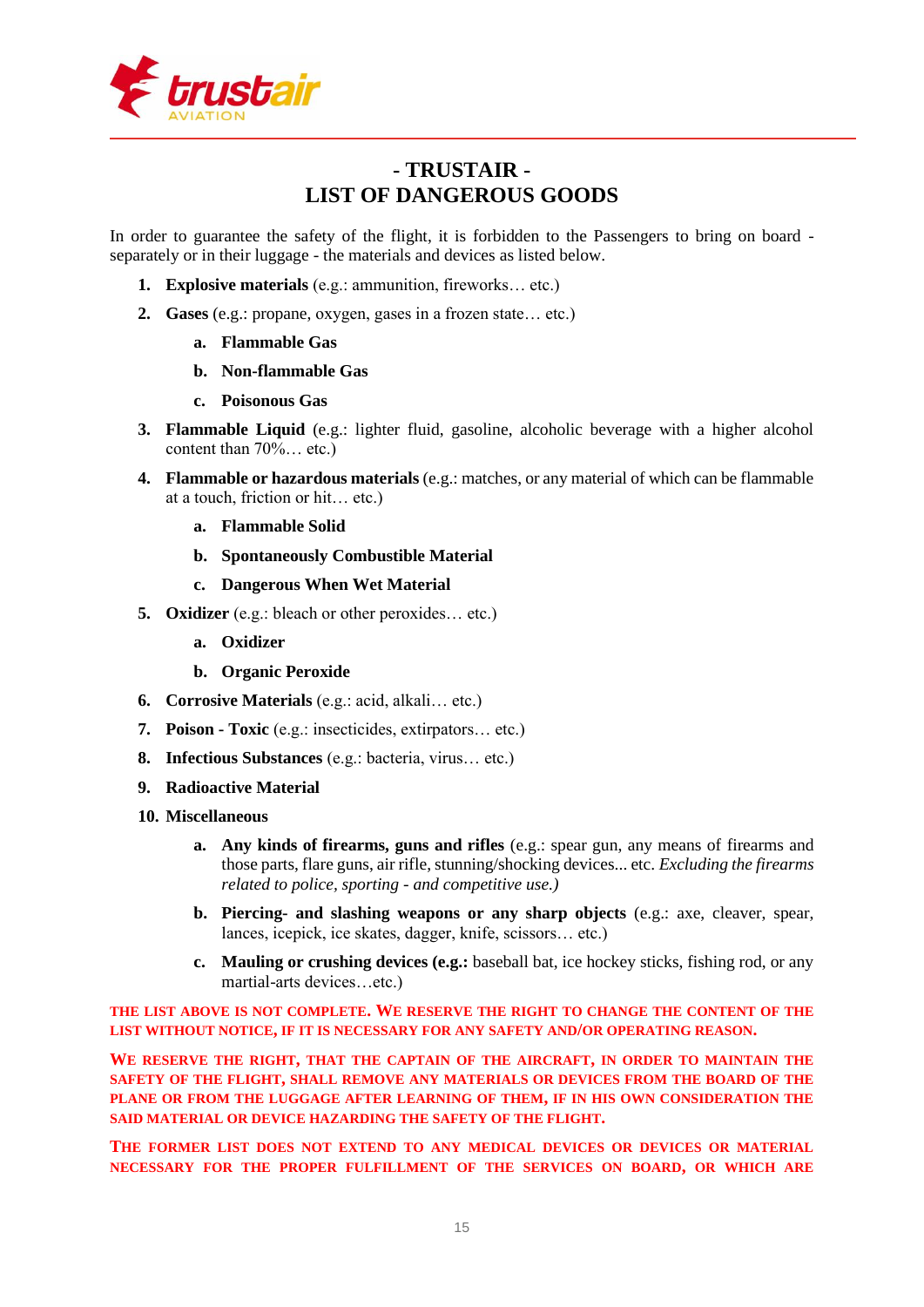

#### **NECESSARY FOR RELOADING OR USING OF THE DEVICES OR INSTRUMENTS USED IN FULFILLING SUCH MEDICAL SERVICES.**

#### **IF ON THE BAGGAGE TO BE TAKEN ON-BOARD OR TO BE CHECKED IN BY THE PASSENGER INDICATED ANY OF THE FOLLOWING SINGS OR IF ITS CONTENT BELONGS IN ANY OF THE HEREUNDER ENLISTED CATEGORIES, IT IS FORBIDDEN TO TAKE THE BAGGAGE ON BOARD OR CHECK-IN THE BAGGAGE ACCORDINGLY:**

| Labels           | <b>Description</b>                 |
|------------------|------------------------------------|
| 1.4<br>man and a | Explosives                         |
| $\bullet$        | Flammable Gas                      |
|                  | Non-Flammable Gas                  |
|                  | Poisonous Gas                      |
|                  | Flammable Liquid                   |
|                  | Flammable Solid                    |
|                  | Spontaneously Combustible Material |
| ö                | Dangerous When Wet Material        |
|                  | Oxidizer                           |
|                  | Organic peroxide                   |
|                  | Corrosive                          |
| ¥.               | Poison - Toxic                     |